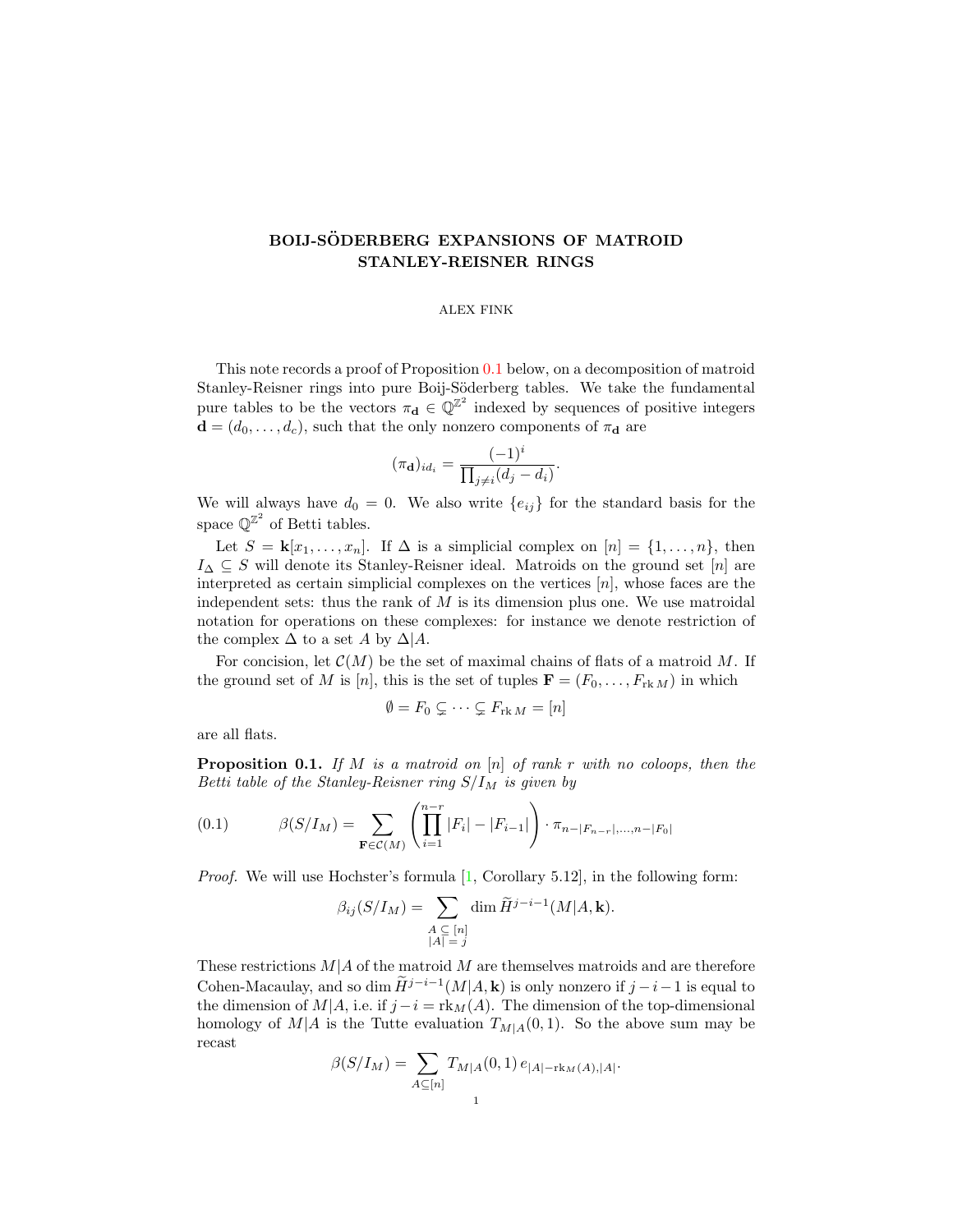Changing to the dual matroid, and writing  $F = [n] \setminus A$ , this is

(0.2) 
$$
\beta(S/I_M) = \sum_{F \subseteq [n]} T_{M*/F}(1,0) e_{n-r-\mathrm{rk}_M*(F),n-|F|}.
$$

Let us now turn to the right side of [\(0.1\)](#page-0-1). Expanding the definition of the  $\pi_d$ , this is

<span id="page-1-0"></span>
$$
\sum_{\mathbf{F}} \sum_{i=0}^{n-r} e_{n-r-i,n-|F_i|} (-1)^{n-r-1} \frac{\prod_{j=1}^{n-r} |F_j| - |F_{j-1}|}{\prod_{j \neq i} |F_j| - |F_i|}.
$$

We recast this as a sum over the various flats  $F := F_i$  of  $M^*$  that occur in the chains  $\bf{F}$ , breaking up the remaining summation into the subchain of  $\bf{F}$  before the ith position and the subchain after. Note that  $i = \text{rk}_{M^*}(F)$ . What results is

$$
\sum_{F \text{ a flat}} e_{n-r-\text{rk}_{M^*}(F),n-|F|} \left( \sum_{\mathbf{G} \in \mathcal{C}(M^*|F)} \prod_{j=1}^{\text{rk} M^*|F} \frac{|G_j| - |G_{j-1}|}{|F| - |G_{j-1}|} \right) \left( \sum_{\mathbf{H} \in \mathcal{C}(M^*/F)} \prod_{j=1}^{\text{rk} M^*/F} \frac{|H_j| - |H_{j-1}|}{|H_j|} \right).
$$

We now compare this sum to  $(0.2)$ . First of all, the terms of  $(0.2)$  for which F is not a flat of  $M^*$  make no contribution, as then  $M^*/F$  contains a loop, making  $T_{M*/F}(1,0)$  equal to 0. We are thus done in view of the equations in Lemma [0.2](#page-1-1) for the two parenthesized factors.  $(M^*|F)$  is loopfree because  $M^*$  is;  $M^*/F$  is because F is a flat.)  $\Box$ 

<span id="page-1-1"></span>**Lemma 0.2.** Let  $M$  be a matroid on ground set  $[n]$  with no loops. Then

(a) 
$$
\sum_{\mathbf{F}\in\mathcal{C}(M)} \prod_{j=1}^{\text{rk }M} \frac{|F_j| - |F_{j-1}|}{n - |F_{j-1}|} = 1.
$$
  
(b) 
$$
\sum_{\mathbf{F}\in\mathcal{C}(M)} \prod_{j=1}^{\text{rk }M} \frac{|F_j| - |F_{j-1}|}{|F_j|} = T_M(1,0).
$$

=

*Proof.* In both cases the proof will be inductive on the rank of  $M$ , by taking subchains of length one less and passing to an appropriate minor of  $M$ . The rank  $0$ base cases are trivial.

For (a), we extract the  $j = 1$  term of the product, giving

$$
\sum_{F \text{ a rank 1 flat}} \left( \frac{|F|}{n} \sum_{\mathbf{G} \in \mathcal{C}(M/F)} \prod_{i=1}^{\text{rk } M-1} \frac{|G_i| - |G_{i-1}|}{(n - |F|) - |G_{i-1}|} \right)
$$
  
= 
$$
\sum_{F \text{ a rank 1 flat}} \frac{|F|}{n} \cdot 1
$$

by induction. Since the rank 1 flats partition  $[n]$ , the sum above equals 1 as desired.

For (b), we begin by noting that  $T_M(1, 0)$  is the Möbius function evaluation  $(-1)^{\text{rk }M}\mu(\emptyset,[n])$  in the lattice of flats of M. (This follows from the Crosscut The-orem [\[2,](#page-2-1) Corollary 3.9.4], since by the corank-nullity expansion of Tutte,  $T_M(1,0)$ counts spanning sets of M with alternating sign.)